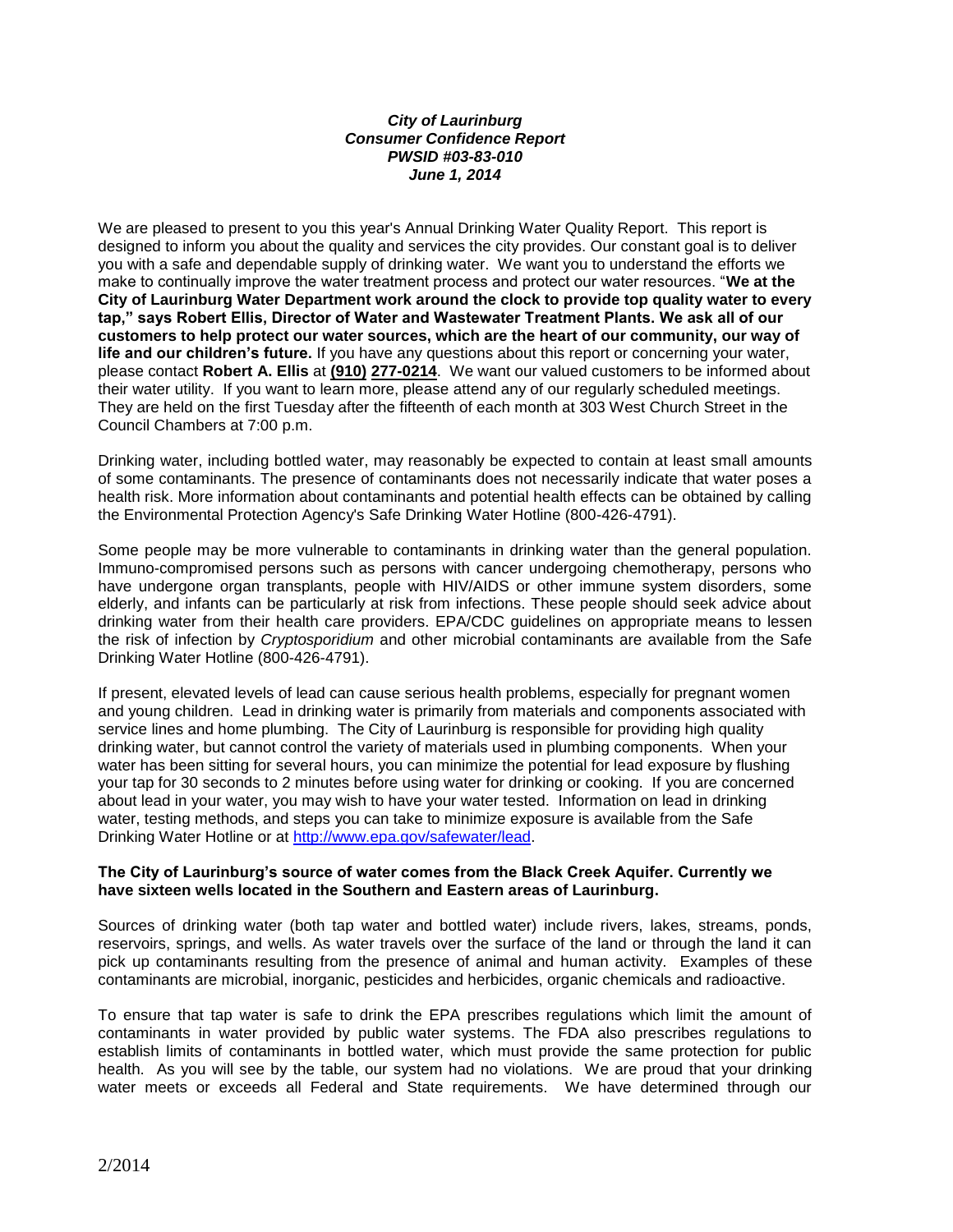monitoring process that contaminants were detected however the EPA has determined that your water is SAFE.

#### **Source Water Assessment Program (SWAP) Results**

The NC Department of Environment and Natural Resources (DENR), Public Water Supply (PWS) Section, Source Water Assessment Program (SWAP) conducted assessments for all drinking water sources across North Carolina. The purpose of the assessments was to determine the susceptibility of each drinking water source (well or surface water intake) to Potential Contaminant Sources (PCSs). The results of the assessment are available in SWAP Assessment Reports that include maps, background information and a relative susceptibility rating of Higher, Moderate or Lower.

The relative susceptibility rating of each source for the City of Laurinburg was determined by combining the contaminant rating (number and location of PCSs within the assessment area) and the inherent vulnerability rating (i.e., characteristics or existing conditions of the well or watershed and its delineated assessment area). The assessment findings are summarized in the table below: **Susceptibility of Sources to Potential Contaminant Sources (PCS)**

| <b>Source Name</b>         | <b>Susceptibility Rating</b> | <b>SWAP Report Date</b> |
|----------------------------|------------------------------|-------------------------|
| Well#2,6,14,15,17,18,19&20 | <b>Higher</b>                | March 2010              |
| Well #5.6 &7-13            | Moderate                     | March 2010              |

The complete SWAP Assessment report for the City of Laurinburg may be viewed on the Web at: [www.ncwater.org/pws/swap.](http://www.ncwater.org/pws/swap) To obtain a printed copy of this report, send a written request to Source Water Assessment Program – Report Request, 1634 Mail Service Center, Raleigh, NC 27699-1634, or email requests to swap@ncdenr.gov. Please indicate your system name, "City of Laurinburg", PWSID 03-83-010 and provide your name, mailing address and phone number. If you have any questions about the SWAP report please contact the Source Water Assessment staff by phone at 919-707-9098.

It is important to understand that a susceptibility rating of "higher" does not imply poor water quality, only the system's potential to become contaminated by PCSs in the assessment area.

We routinely monitor contaminants in your drinking water according to Federal and State laws. The table on the following page lists all the drinking water contaminants that we detected in the last round of sampling for the particular contaminant group. The presence of contaminants does not necessarily indicate that water poses a health risk. **Unless otherwise noted, the data presented in this table is from testing done January 1 through December 31, 2013.** When water travels over land or underground it can pick up substances.

Unregulated contaminants are those for which EPA has not established drinking water standards. The purpose of unregulated contaminant monitoring is to assist EPA in determining the occurrence of unregulated contaminants in drinking water and whether future regulations are warranted.

#### **Important Drinking Water Definitions:**

*Non-Detects (ND)* - Laboratory analysis indicates that the contaminant is not present at the level of detection set for the particular methodology used.

*Parts per million (ppm) or Milligrams per liter (mg/L)* - One part per million corresponds to one minute in two years or a single penny in \$10,000.

**Parts per billion (ppb) or Micrograms per liter (ug/L)** - One part per billion corresponds to one minute in 2,000 years, or a single penny in \$10,000,000.

*Action Level (AL) -* The concentration of a contaminant which, if exceeded, triggers treatment or other requirements which a water system must follow.

*Maximum Contaminant Level (MCL)* - The highest level of a contaminant that is allowed in drinking water. MCLs are set as close to the MCLGs as feasible using the best available treatment technology. *Maximum Contaminant Level Goal (MCLG)* - The level of a contaminant in drinking water below which there is no known or expected risk to health. MCLGs allow for a margin of safety.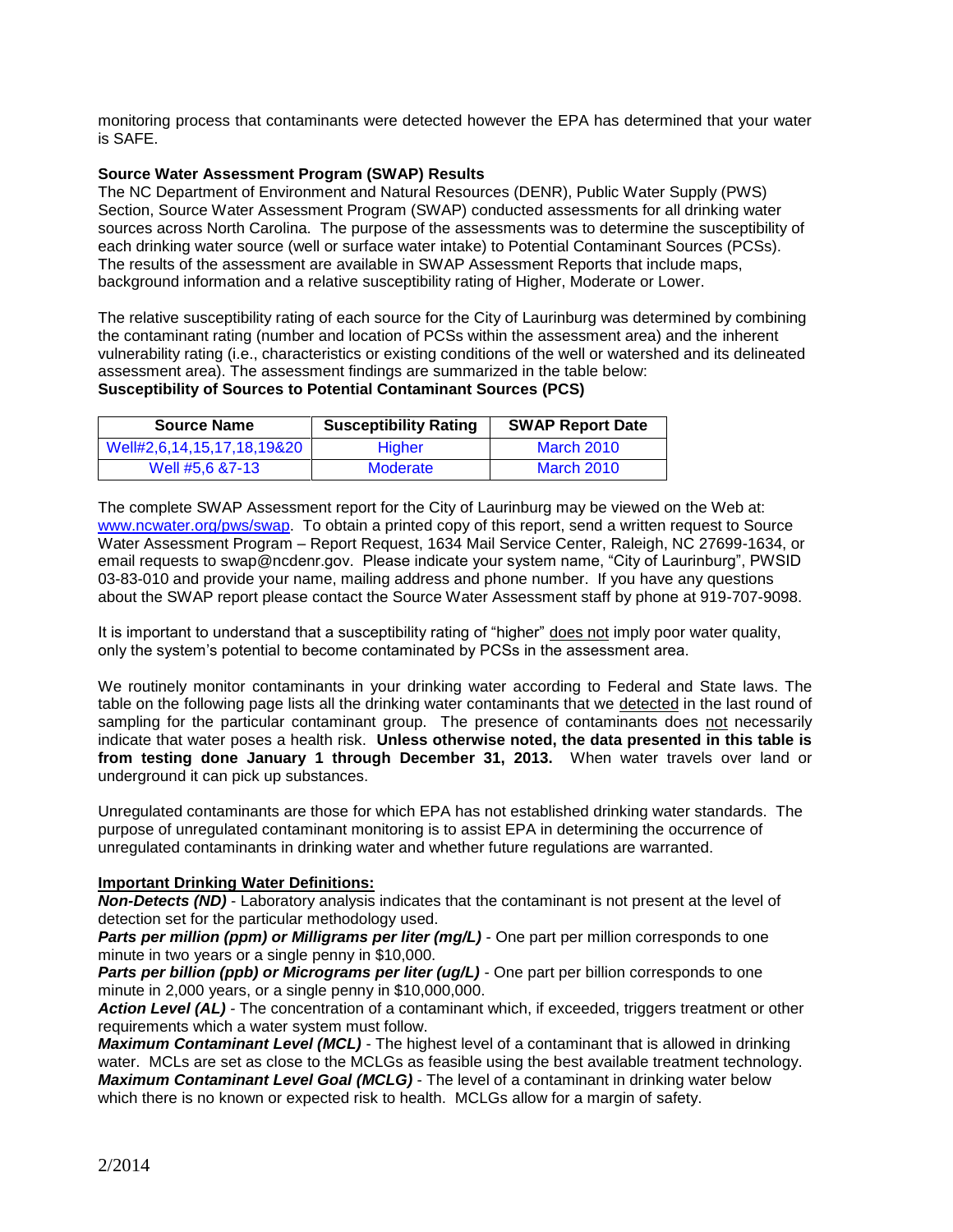### **Inorganic Contaminants**

| Contaminant<br>(units) | Sampl<br>e Date | <b>MCL</b><br>Violati<br>on.<br>Y/N | Your<br>Water | Range<br>Low<br>High | <b>MCLG</b> | <b>MCL</b> | Likely Source of<br>Contamination                                                                                                     |
|------------------------|-----------------|-------------------------------------|---------------|----------------------|-------------|------------|---------------------------------------------------------------------------------------------------------------------------------------|
| Fluoride (ppm)         | 05/05/<br>11    | N                                   | .94           |                      | 4           | 4          | Erosion of natural deposits;<br>water additive which promotes<br>strong teeth; discharge from<br>fertilizer and aluminum<br>factories |

## **Nitrate/Nitrite Contaminants**

| Contaminant (units)            | MCL<br>Violation<br>Y/N | Your<br>Water | Range<br>High<br>Low | MCL<br>G | <b>MCL</b> | Likely Source of Contamination                                                                       |
|--------------------------------|-------------------------|---------------|----------------------|----------|------------|------------------------------------------------------------------------------------------------------|
| Nitrate (as Nitrogen)<br>(ppm) | N                       | .50           | N/A                  | 10       | 10         | Runoff from fertilizer use;<br>leaching from septic tanks,<br>sewage; erosion of natural<br>deposits |

### **Unregulated Inorganic Contaminants**

| Contaminant<br>(units) | Sampl<br>e Date | Your<br>Water | Range<br>Low<br>High | Second<br>arv<br><b>MCL</b> |
|------------------------|-----------------|---------------|----------------------|-----------------------------|
| Sulfate (ppm)          | 05/05/          | $<$ 15        |                      | 250                         |

## **Volatile Organic Chemical (VOC) Contaminants**

| Contaminant (units) | Sam<br>ple<br>Date | MCL<br>Violati<br>on<br>Y/N | Your<br>Wat<br>er | Range<br>∟ow<br>High | <b>MCL</b> | <b>MCL</b> | Likely Source of<br>Contamination            |
|---------------------|--------------------|-----------------------------|-------------------|----------------------|------------|------------|----------------------------------------------|
| Tetrachloroethene   | 2/14/<br>13        | N                           | .000<br>25        | N/A                  |            | G          | Discharge from factories and<br>dry cleaners |

## **Lead and Copper Contaminants**

| Contaminant (units)                               | Sample<br>Date | Your<br>Water | # of sites<br>found<br>above the<br>AL | <b>MCLG</b> | AL       | Likely Source of<br>Contamination                                          |
|---------------------------------------------------|----------------|---------------|----------------------------------------|-------------|----------|----------------------------------------------------------------------------|
| Copper (ppm)<br>$(90th$ percentile)               | 10/2013        | 0.0160        | 30                                     | 1.3         | $AL=1.3$ | Corrosion of household<br>plumbing systems; erosion of<br>natural deposits |
| (ppb)<br>Lead<br>$(90^{\text{th}}$<br>percentile) | 10/2013        | &0.003        | 30                                     | 0           | $AL=15$  | Corrosion of household<br>plumbing systems, erosion of<br>natural deposits |

### **Radioactive Contaminants**

| Contaminant (units)    | Sample<br>Date | MCL<br>Violation<br>Y/N | Your<br>Water | <b>MCLG</b> | MCL | Likely Source of<br>Contamination |
|------------------------|----------------|-------------------------|---------------|-------------|-----|-----------------------------------|
| Alpha emitters (pCi/L) | 08/12          | N                       | 2.13          |             | 15  | Erosion of natural deposits       |